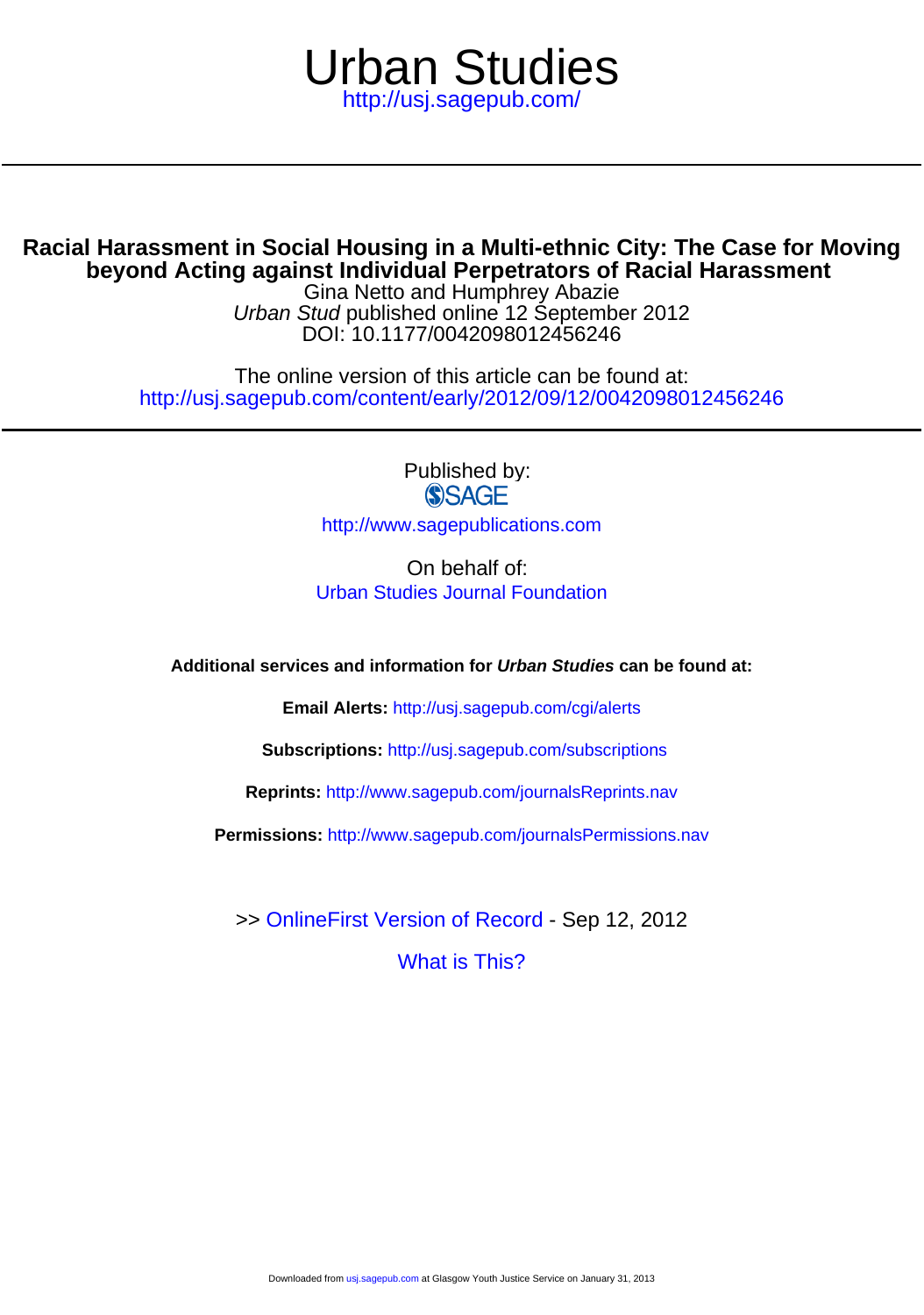**Urban** Studies 1–17, 2012

# Racial Harassment in Social Housing in a Multi-ethnic City: The Case for Moving beyond Acting against Individual Perpetrators of Racial Harassment

#### Gina Netto and Humphrey Abazie

[Paper first received, August 2011; in final form, May 2012]

#### Abstract

Progress in dealing with racial harassment and violence, including among social landlords, has been limited. Situating racial harassment within the current context of hate crime, this paper synthesises insights from studies into community cohesion, the sociology of racist victimisation and criminology research, and extensive qualitative research carried out in Glasgow. Issues examined include: the relationship between fear of racial harassment and locational choices; varying perceptions of the significance of racial harassment between housing organisations and ethnic minority individuals; the role of allocation policies; risk assessment and coping strategies; and the relationship between racial harassment and a wider culture of violence. It is argued that while there is scope for more effective implementation of existing policies, the deep-seated nature of the problem demands a shift in emphasis from an events-oriented approach which targets individual perpetrators towards longer-term community-based interventions.

## Introduction

In the past two decades, several events have combined to bring racial violence and harassment to the fore in the UK, stemming from the murder of the Black teenager, Stephen Lawrence, and followed by the Islamaphobic backlash from the 9/11 attacks on the World Trade Cen[ter and](http://usj.sagepub.com/) the bombings in London. These have been mirrored by developments in many parts of Europe, including the rise of Far Right elements in France, Russia, the Netherlands and Italy.

Since the first official recognition of racial hatred and prejudice in the UK in 1981

Gina Netto is in the School of the Built Environment, Heriot-Watt University, EH14 4AS, UK. E-mail: G.Netto@hw.ac.uk.

Humphrey Abazie was formerly at the School of the Built Environment, Heriot-Watt University, EH14 4AS, UK. E-mail: humine4@yahoo.co.uk.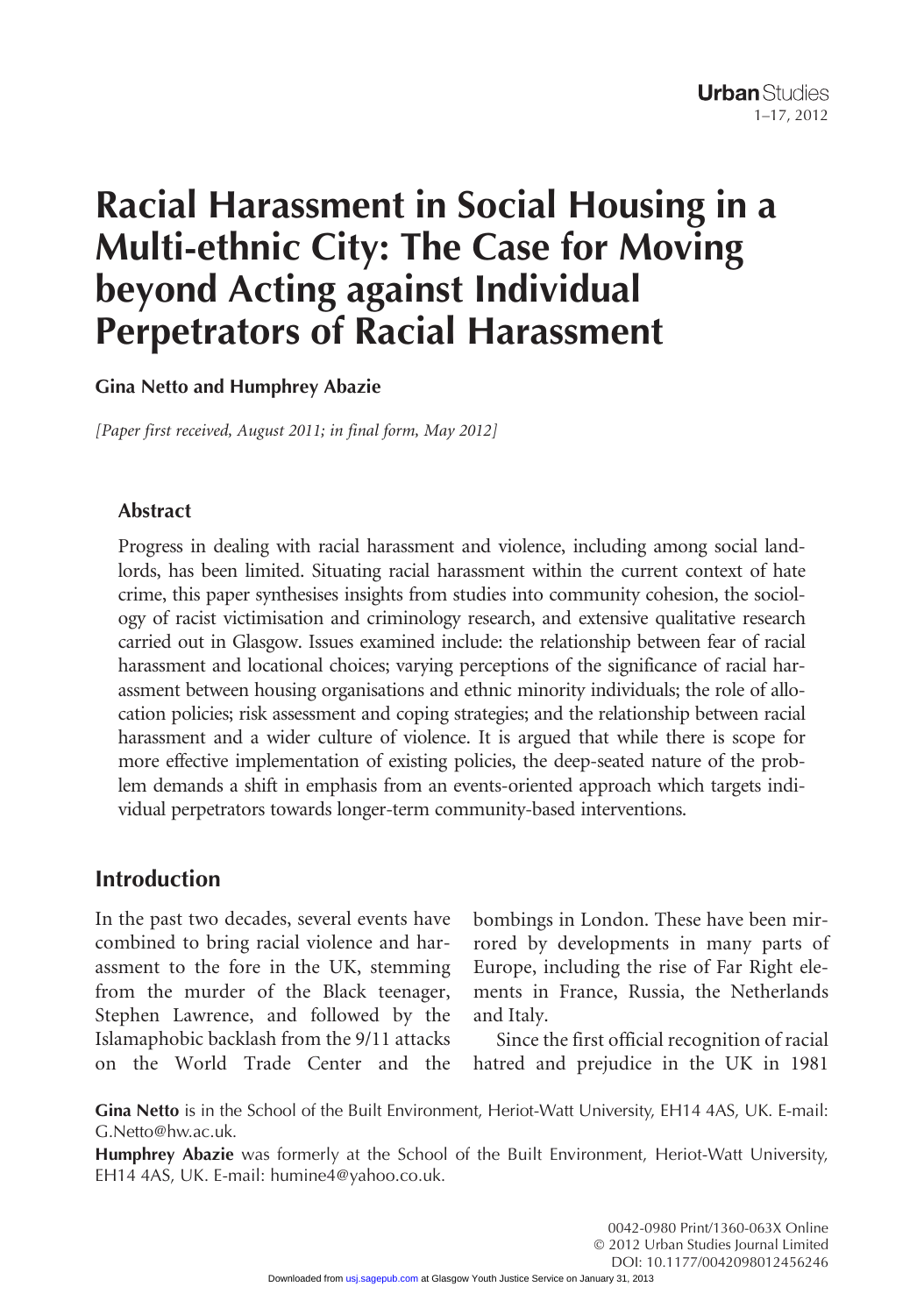(Home Office, 1981), there has been extensive analysis of racial incidents. Initiatives to counter racial harassment have broadly been classified into three main approaches: taking action against perpetrators, supporting victims and preventative action. Strategic multiagency fora involving the police, local authorities and community organisations have also been formed to tackle the phenomenon. Initiatives and guidelines to support social landlords in addressing racial harassment and for reporting and recording racial incidents have also been developed (CRE, 2006; Home Office, 2000). Racially aggravated offences in relation to harassment and criminal offence have also been introduced in the Crime and Disorder Act 1998. Similar initiatives have also been undertaken at a European wide level to counter violent manifestations of racism (see for example, EFR Agency, 2010).

Yet, signalling that progress in the UK since then has been limited, in 2010, the Equality and Human Rights Commission acknowledged that

Racist and religiously aggravated attacks are a persistent feature in British life; people from ethnic minority backgrounds are perceived to be twice as likely as people from White backgrounds to fear violent crime (EHRC, 2010, p. 190).

The persistent rates of racial harassment indicate the need for sustained attention to advance understanding both of the contributory factors and means of countering such harassment. Studies of racial harassment which reveal that most incidents occur near victims' homes (Chahal, 200[7; Clark a](http://usj.sagepub.com/)nd Leven, 2000) and housing studies of ethnic minority households which reveal that fear of, and actual experience of, the phenomenon is common (Netto et al., 2011; Phillips, 2006) combine to highlight the important role played by social landlords in addressing racial harassment. Despite this, few academic studies have focused on the experiences of racist victimisation within and around places of residence, the challenges faced by housing organisations in responding to racial harassment and the potential for intervention. Such are the aims of this contribution in a field of rich scholarship on racist violence, which has mostly been undertaken in the field of criminology and which has tended to concentrate on the role of the police and other enforcement agencies. In contrast to these approaches, the paper considers the role of social landlords, in particular, on non-legal housing management approaches to tackling racial harassment.

The paper situates the phenomenon of racist victimisation in the UK within the context of community cohesion policy responses following urban unrest in northern England. This is also an area of sustained academic scholarship and policy interrogation (Wetherell et al., 2007; Flint and Robinson, 2008) and has included some focused attention on the housing dimension (Robinson et al., 2004; Harrison et al., 2005; Flint, 2010). Broadly, the policy, which has been extensively criticised on the grounds of both validity and effectiveness, is based on the premise that the promotion of core British values—however identified—would facilitate the integration of ethnic minority individuals and reduce the potential for racial conflict. Urban theorists have traced the roots of the politics around the community cohesion agenda to the emergence of 'political communitarianism' which has been concerned with tackling a perceived decline in responsibility to community life (Robinson, 2008; Ratcliffe, 2011). Discussion begins by considering the problematic nature of such policies. Attention then turns to the current policy framing of racist violence under the broader banner of 'hate' crime and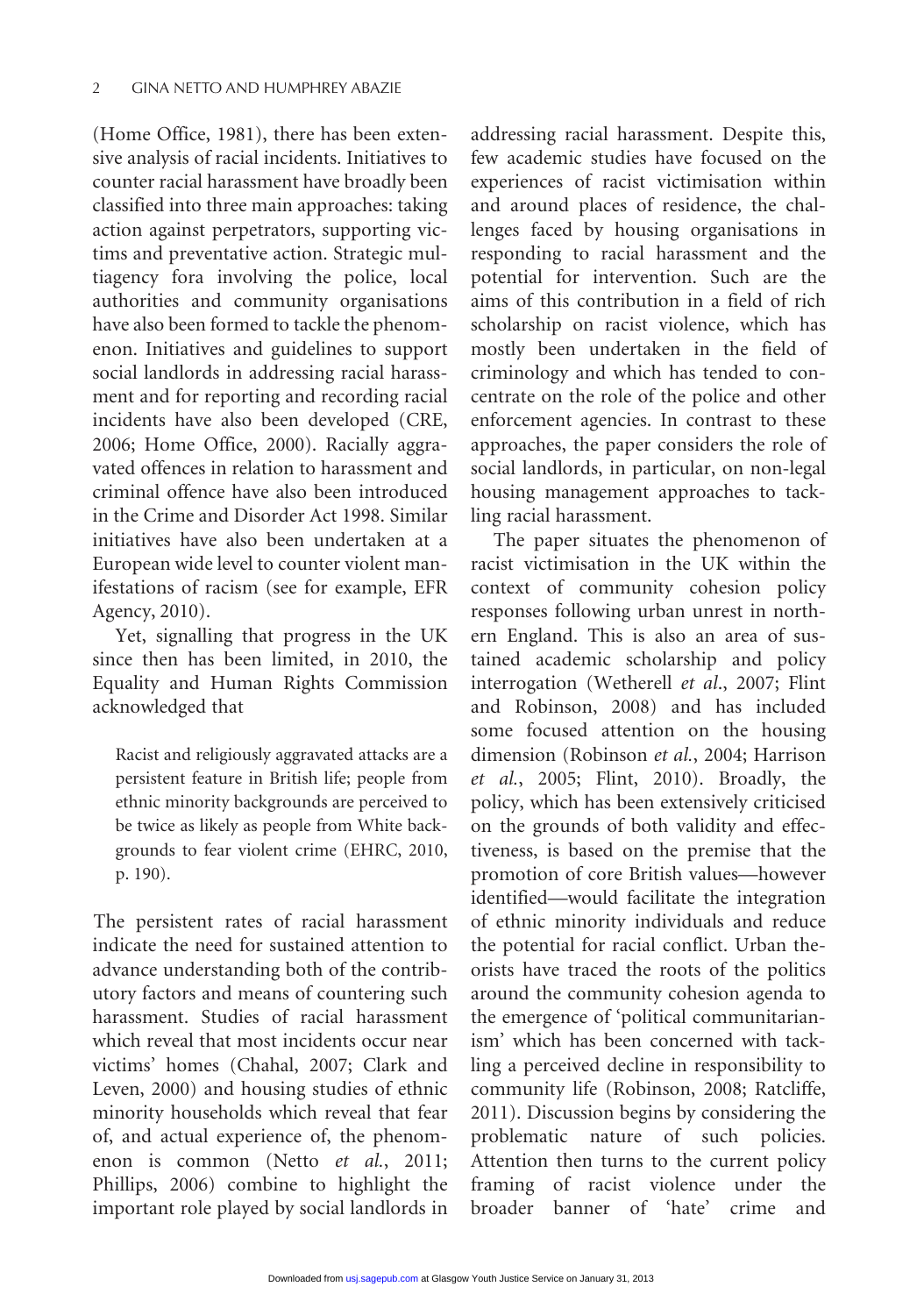examines specific definitional issues related to racial harassment, which might be overlooked in a more general study of crimes associated with prejudice or hatred. This is followed by a theoretical discussion of racist victimisation, stemming from a treatment of ethnicity as a dynamic process. The responses of housing organisations to this phenomenon are then reviewed, identifying areas of progress and persistent weaknesses, providing the context for our empirical study.

The second part of the paper discusses the socio-political context of the study, the methods used and key issues emerging from analysis of data generated from victims, housing organisations and support providers. Glasgow, Scotland's largest city, and the one with the highest concentration of ethnic minority individuals, provides fertile ground for investigating urban ethnic conflict at the neighbourhood level. We provide insights into victims' experience of the phenomenon and the lack of effectiveness of social landlords in countering such harassment. We argue that action against perpetrators needs to extend beyond a focus on individuals to more community-based approaches, which can build on ongoing work.

## Racist Violence and the Limitations of Community Cohesion Approaches

At the UK level, policy responses to racist behaviour need to be understood in the context of wider responses to urban unrest in northern England, involving Pakistani and Bangladeshi men in 2001. The oft-cited Cantle report (Communit[y Cohes](http://usj.sagepub.com/)ion Independent Review Team, 2004), which followed an official inquiry into the disturbances, concluded that many communities in these areas led 'parallel lives', referring to segregation in places of residence, education and employment. Multicultural approaches

were assumed to have failed and to have contributed to internal divisions and, ultimately, violence. Instead, community cohesion approaches were proposed, based on the assumption that promoting adherence to core values associated with a British identity would facilitate the integration of ethnic minority groups.

As several analysts (Amin, 2002; Robinson, 2008) have pointed out, the overemphasis of such approaches on cultural values failed to take into account several factors which contributed to 'forced segregation' including poverty, fear of racial attacks, the decline of certain industries and discriminatory housing allocation policies. More generally, racist violence beyond these northern English cities has been viewed as forms of displacement of resentment at economic decline, social decay and neighbourhood destabilisation onto Asian people (Ray and Smith, 2004). In a similar vein, the convenience of interpreting the urban unrest as an 'Asian problem', instead of addressing the more challenging task of dealing with the social deprivation experienced, has also been observed (Robinson, 2008).

In the field of criminology, racial harassment has been seen to reflect a local ethos of a perhaps influential tolerance of low-level racial hostility, which legitimises individual acts of racial harassment (Sibbitt, 1997; Webster, 2007). Other identified factors are the imbalance of power between perpetrator and victim, and the use of such incidents to create fear within the victim's broader community (Chakraboti and Garland, 2009).

Both strands of research suggest complex social processes at work in places deprived of employment and opportunities for moving out of these areas. In the context of this paper, locality-based understandings of degrees of 'belonging' are significant. Individuals who are viewed as not 'belonging' to those neighbourhoods, might be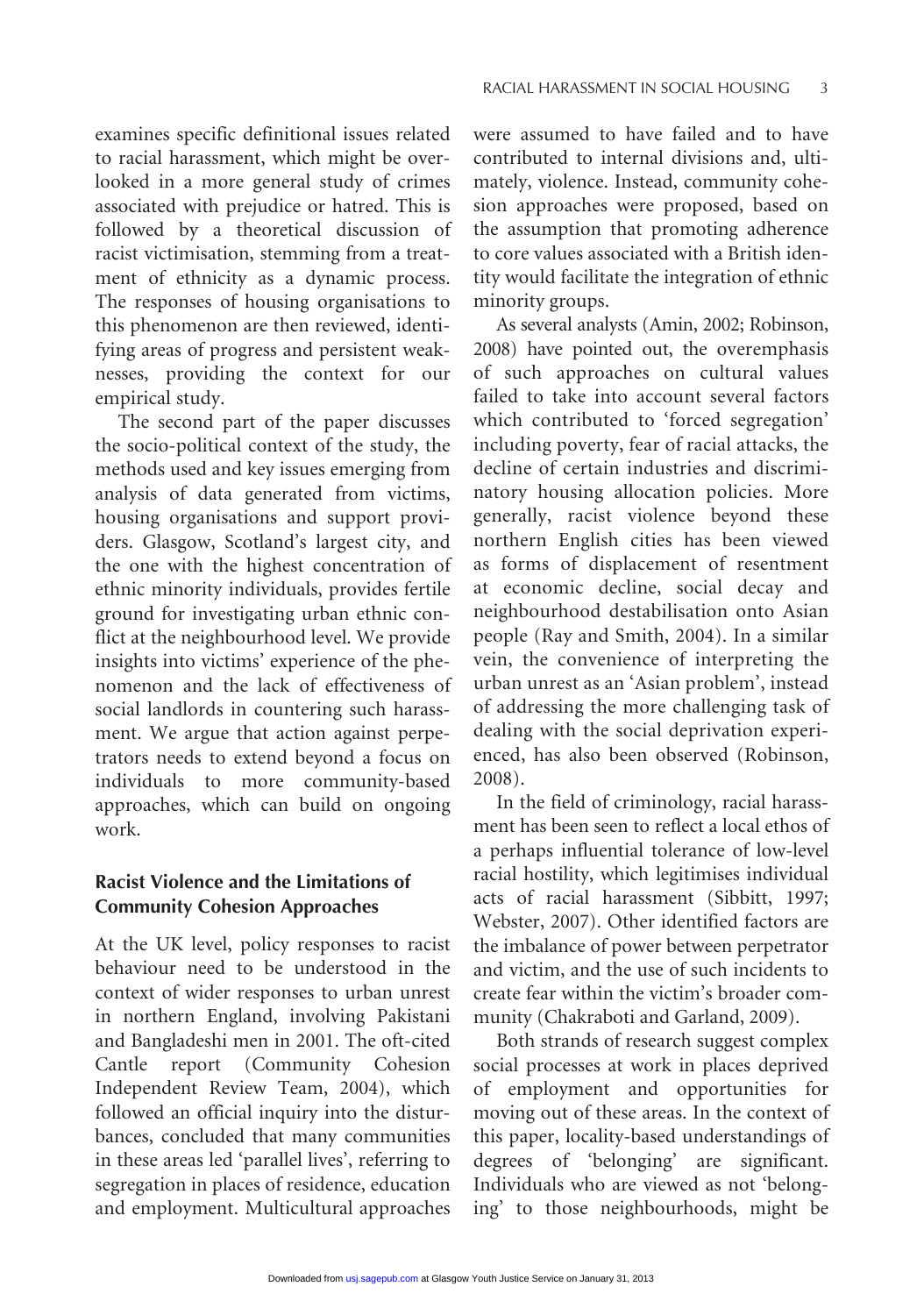perceived to be contributing towards disadvantaged social-economic conditions, and legitimate targets for abuse. In contrast, their counterparts in more affluent neighbourhoods, who might also be viewed as 'not belonging' by the majority of those residents, may not necessarily be subjected to racial harassment, reinforcing the importance of considering 'neighbourhood effects'. We now turn to the current policy context within which racial harassment is framed, highlight certain definitional issues which distinguish such harassment from other 'hate' crimes and, continuing our interest in neighbourhood effects, examine more closely the relationship between environmental conditions and racial harassment.

## Racial Harassment, Hate Crime and Definitional Issues

Reflecting trends which parallel the policy direction from race relations to community cohesion and locate issues related to 'race' and ethnicity within the wider lens of equality and/or diversity, racist behaviour is now addressed within the context of hate crime. Hate crime has been defined by the Association of Chief Police Officers (ACPO) as

any incident which constitutes a criminal offence, perceived by the victim or any person, as being motivated by prejudice or hate (ACPO, 2005, p. 9).

The definition highlights hatred or prejudice of some aspect of the victim's identity as motivating criminal offences and emphasises the victim's, or any other [person's, p](http://usj.sagepub.com/)erception of the motivation of the crime.

In Scotland, recent legislative reforms— The Offences (Aggravation by Prejudice) (Scotland) Act 2009—provide for statutory aggravations to be attached to offences motivated by prejudice towards disabled or

LGBT (lesbian, gay, bisexual and transgender) people. This adds to similar provisions covering race and religion (respectively, the Crime and Disorder Act 1998 and the Criminal Justice (Scotland) Act 2003).

Despite the burgeoning literature on hate crime (Chakraboti and Garland, 2009; Chakraboti, 2010; Iganski, 2008) and antisocial behaviour (Flint et al., 2007), few recent studies have focused on racial harassment. Yet this phenomenon is the most commonly committed type of hate crime, as well as the most recognised (Chakraboti and Garland, 2009).

A person harasses another on grounds of race, ethnic or national origin when the conduct is 'unwanted' and has the effect or purpose of violating the other person's dignity or "creating an intimidating ... or offensive environment for that person'' (CRE, 2006, p. 25; emphasis added). While the recurring nature of many forms of racial harassment within certain geographical areas has been well established (Lemos, 2000; Virdee, 1997), they are not captured in the recent formulations of hate crime as already discussed. Yet, knowledge of these specific features is vital to advancing understanding of racial harassment and the design of effective interventions.

The definition also acknowledges that what is viewed as contributing towards an "intimidating ... or offensive environment" is necessarily a subjective judgement on the victim's part. The victim-centred approach to racial harassment is also reflected in ACPO's (2005) definition of a racial incident. The benefit of this approach is that it counters any tendency of the bodies to which incidents are reported, not to recognise a racial element.

However, a major shortcoming of this definition is its failure to recognise that the vast majority of racial incidents are perpetrated by individuals from the majority White population against ethnic minorities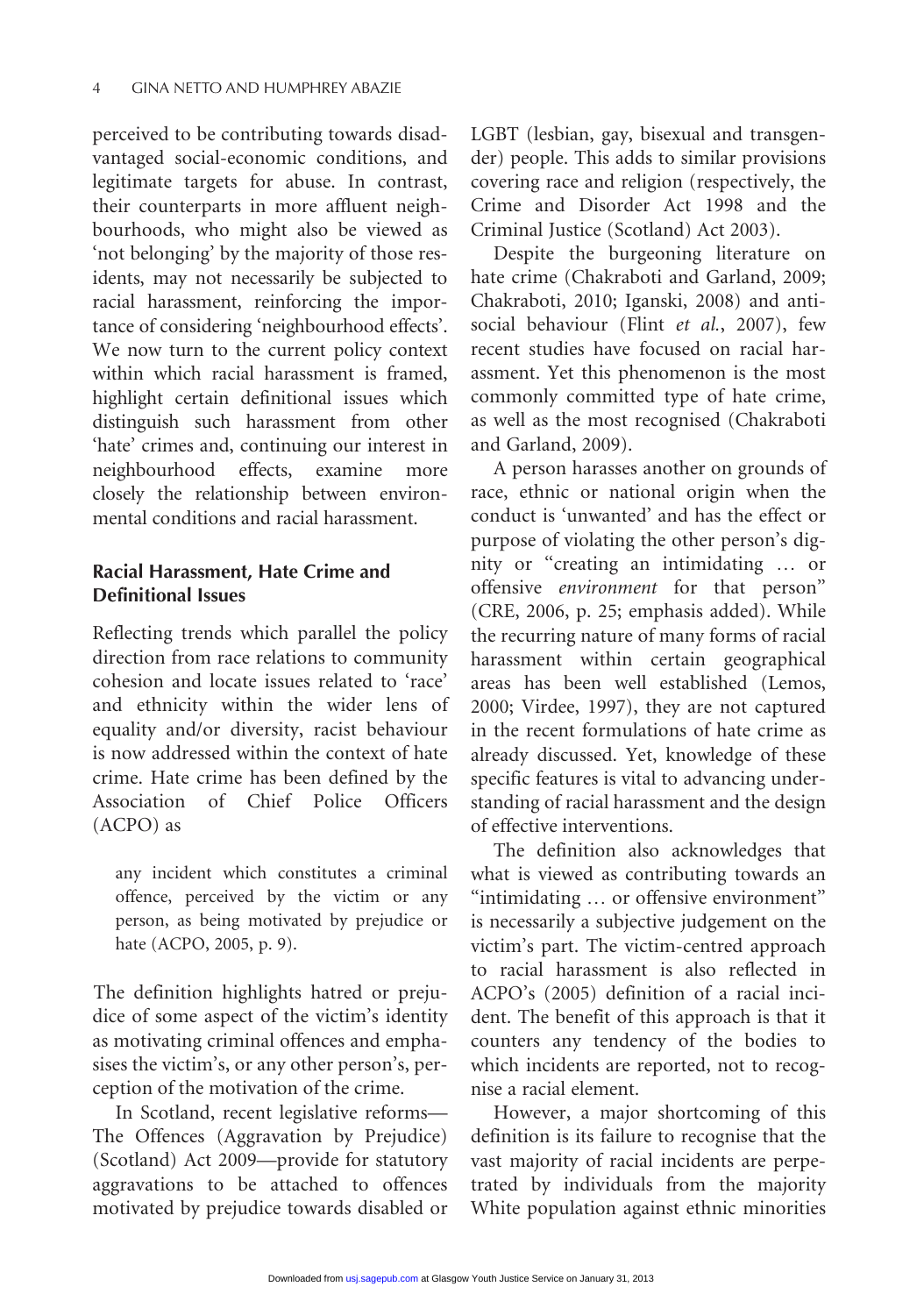(Chahal, 2007). This has led analysts to argue that this pattern of racist victimisation needs to be understood in the context of unequal power relations between majority and minority ethnic populations (Chahal, 1999; Hesse et al., 1992). Indeed, Chahal (1999) has argued that blindness to this aspect of racist victimisation in official definitions contributes to ineffective policy and practice responses.

## Ethnicity and Racist Victimisation

Given that racist attacks are primarily motivated by the victim's identity, it is worth examining key aspects of the conceptual tool of ethnicity in order to examine appropriate housing policy responses to racist victimisation. Ethnicity is a key aspect of identity—self, as well as that ascribed by others. Definitions of ethnicity generally point to notions of shared descent, culture, language or religion with other members of the group which serve to differentiate members of one group from those of other groups (Platt, 2007).

In the context of racist victimisation, it might be argued that the attribution of identity by others is key, including its use as 'a tool to victimise people on the basis of their difference' (Chakraboti and Garland, 2009). Racial incidents may be perpetuated through subjective perceptions of the ethnic identity of potential victims on the part of perpetrators which may or may not match the victims' own perceptions. Further, perceptions of ethnicity are fluid and contingent on factors both external to ethnic groups as well as those within the groups (Barth, 1969). This serves to [reinforce](http://usj.sagepub.com/) the importance of considering how certain socio-political and geographical environments might contribute to accentuating aspects of ethnic identity in ways which provoke hostility and violence. Chakraboti (2010) has pointed out that these situational

factors are likely to be contingent on local, national and global influences, as illustrated by attacks on Muslims in the UK, following the terrorist attacks of 9/11 in New York and the London bombings. There is considerable scope here for assessing the role of key organisations in mediating such influences at various spatial levels, and at the strategic and practice levels. With this in mind and the tendency for many racial incidents to occur near victims' homes, the next section reviews the role of housing organisations in dealing with racial harassment.

## Racial Harassment and Housing

In the UK, housing organisations have been urged to take action against the phenomenon for more than two decades (CRE, 1987). Problems included under-reporting of racial incidents and the difficulty of implementing appropriate measures for supporting victims. Two of the main options identified for victims were to either 'stay put' or transfer to another property. Measures against perpetrators included legal actions that could be taken by the police or social landlords, including eviction by the latter.

Nearly a decade later, the then Department of Environment (DoE, 1996) encouragingly found that certain key elements of good practice in dealing with perpetrators had spread among social landlords and that perpetrators were deterred by visits from housing officials, warning letters or injunctions. However, very few cases were pursued to prosecution and eviction due to the difficulties of collecting evidence, liaising with legal staff and persuading people to act as witnesses. Similar findings were reported in Lemos (2000) in Scotland, England and Wales which found that many housing authorities offered security improvements to victims of racial harassment in social housing, but few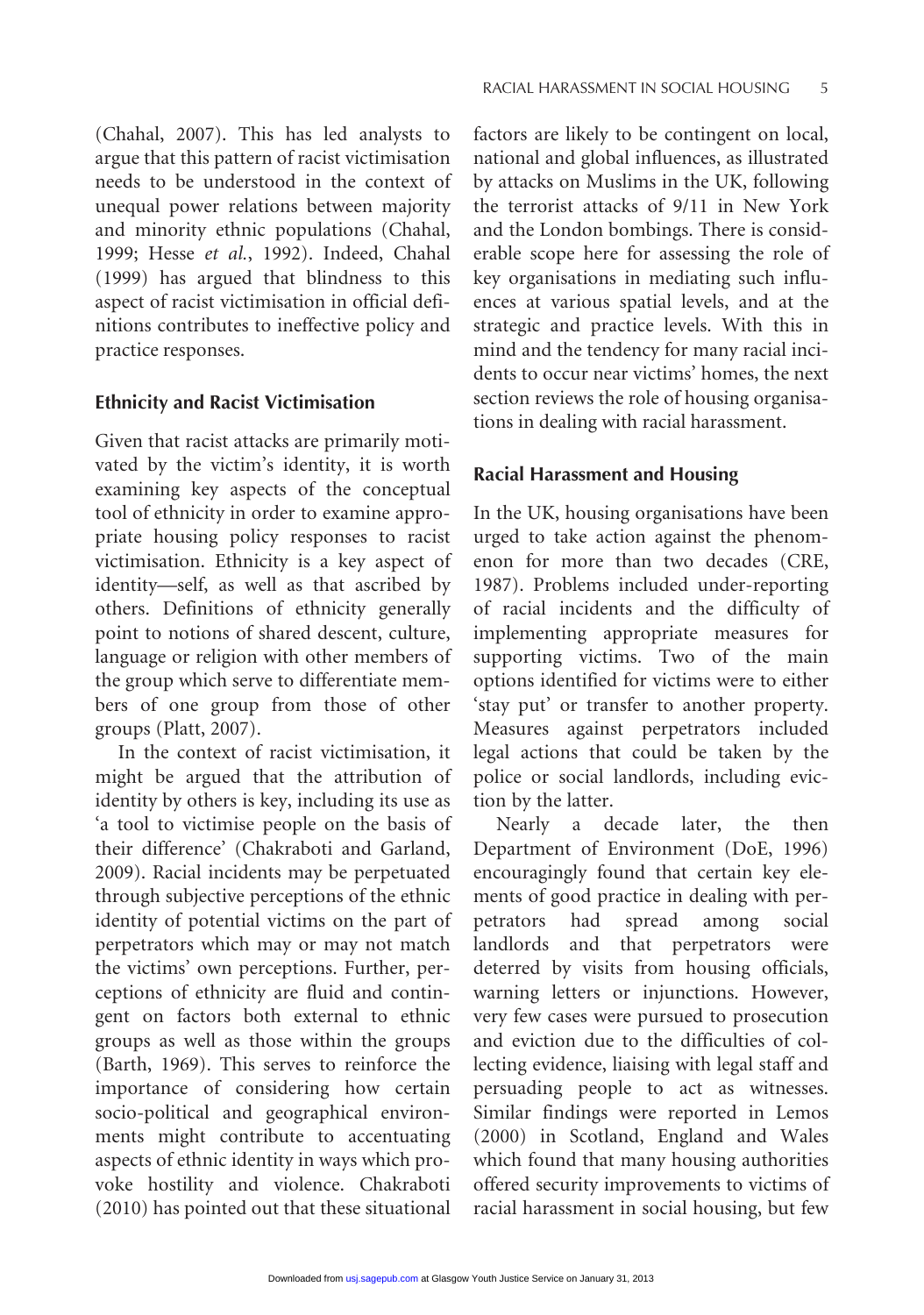victims were transferred and action against perpetrators was rare.

In Scotland, the Housing (Scotland) Act 1985 gave social landlords the powers to introduce changes to tenancy agreements and to repossess properties from perpetrators of racial harassment. This is supported by human rights legislation which recognises the rights of individuals to peaceful enjoyment of their homes. Further, in relation to taking action against perpetrators of racial harassment living in social housing, the EHRC makes it clear that such action does not constitute an infringement of the Human Rights Act, if the action taken is "lawful, necessary and proportionate" (EHRC, 2010, p. 190; emphasis added). However, in practice, social landlords with little understanding of the phenomenon may find it difficult to assess the necessity and proportionality of official responses, as we shall discuss. In the next section, attention turns to the geographical site for this study, the city of Glasgow, before discussing the methods used.

## Multi-ethnic Glasgow and Racist Victimisation

In devolved Scotland, the Scottish government has responsibility for integration, social inclusion and key policy areas, including housing, health, social care and education. However, asylum and immigration are reserved matters, responsibility for which resides under the Westminister government in London. While community cohesion has not featured as a cause for concern in Scotland as in England (Kintrea and Suzuki, 2008), in 2001, [Glasgow C](http://usj.sagepub.com/)ity Council formally recognised that sectarianism—perceived as religious conflict between Protestants and Catholics and historically originating from Ireland—was an issue. Research commissioned to examine the extent and nature of the problem

confirmed that sectarianism continued to have contemporary relevance in Scotland in general and in Glasgow in particular (NFO, 2003).

Mixed views about the inclusivity of Scottish multiculturalism prevail. Those positive about its inclusivity have argued that an ageing population which is likely to impact on the country's economic growth (Lisenkova et al., 2008) has meant that a more open approach towards migrants has been adopted here compared with England (Wren, 2007). Conversely, others have claimed that Scottish multiculturalism is characterised by complacency, a reluctance to recognise racism as a problem and a tendency to view England as the dominant Other (Williams and de Lima, 2006; Netto, 2006).

In examining levels of acceptance of the minority ethnic population in Scotland, it is instructive to consider the extent of racial harassment in its largest city. According to Strathclyde Police Authority, which covers the West of Scotland including the Glasgow City Council area, the rate of racist incidents between April to September in 2011/12 was 12.8 per cent per 10 000 people, an increase of 5.8 per cent over the same period in the previous year.<sup>1</sup> These rates are reflective of recording practices as well as actual numbers of racial incidents and include incidents outside the city as well as those within it. Yet, such figures are of concern because they are indicative of ongoing interethnic conflict in some of the country's most deprived neighbourhoods, which might be at risk of being overlooked in the devolved policy arena.

Since 2000, Glasgow City Council (GCC) has been the only local authority in Scotland which has an agreement with the Home Office to provide housing for asylum-seekers, a legal category used in the UK to refer to individuals who are seeking refugee status. As a result, Glasgow has received significant numbers of asylum-seekers, the vast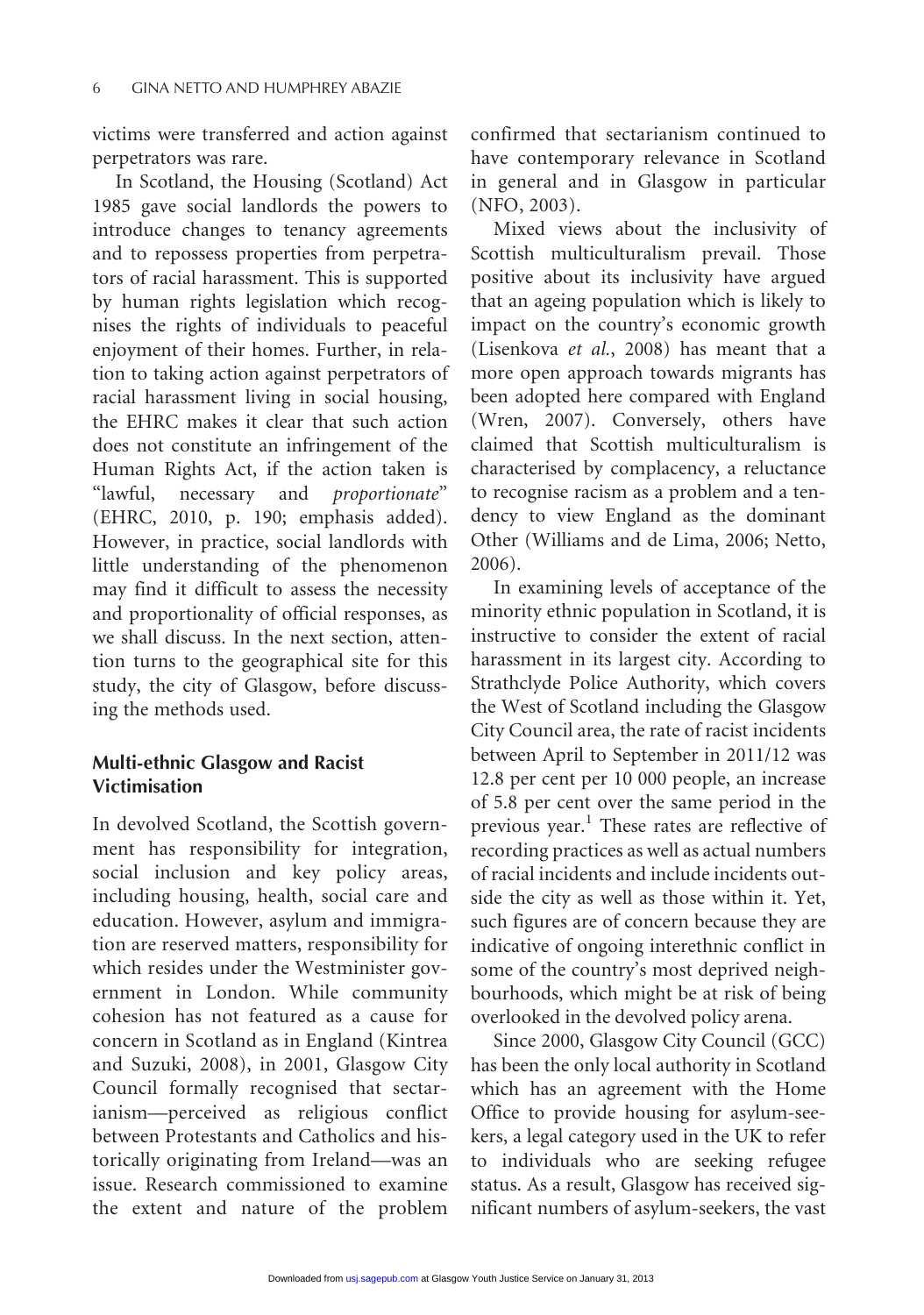majority of whom were dispersed primarily to areas of low demand and social deprivation. Some hostility was reported in these areas, with problems reported to be most severe in the Sighthill area, and attributed to a historical lack of investment in housing and community relations (Barclay et al., 2003). This is consistent with more recent research in North Lanarkshire and six other local authority areas in England which found that a high proportion of refugees had experienced physical or verbal racial harassment (Evans and Murray, 2009). The Scottish Refugee Forum (2005) estimated that there were approximately 10 000 refugees and asylum-seekers living in Scotland, mainly in Glasgow. According to Glasgow City Council (GCC, 2011), in 2010, the city has a total ethnic minority population of 75 708, 12.8 per cent of the total population of 592 820. The total population of 'non-White' or visible minorities (including Pakistanis, Chinese, Indians and Africans) is 50 793 (8.6 per cent of the total population), while the total population of 'Other White' (including eastern, western and southern Europeans) is 24 915 (4.2 per cent of the total population). Eleven neighbourhoods have a visible ethnic minority population of more than 12 per cent, the most densely populated being Pollockshields East (52 per cent), Pollockshields West (37 per cent) and Govanhill (31 per cent), while 'Other White' are concentrated in Glasgow's West End, Maryhill Road Corridor, the city centre and Sighthill/Roystonhill.

In 2003, a dramatic change took place in the housing environment when Glasgow City Council (GCC) transferred its stock to the Glasgow Housing Ass[ociation](http://usj.sagepub.com/) Ltd (GHA), a registered social landlord. Since then, GHA has completed a programme of 'second-stage transfers' which has seen nearly 19 000 homes transferred to 24 local community-based organisations (Inside Housing, 2011). GHA continues to be the

largest social housing provider with around 45 000 homes. GCC retains responsibility for identifying housing priorities for the city and providing a strategic framework for investment and management.

## Methods

The paper draws on two empirical studies conducted in Glasgow. The first study (henceforth referred to as Study One) focused on routes to social housing taken by a group of ethnic minority individuals—that is, refugees; fear of racial harassment emerged as a major concern. The second study (henceforth referred to as Study Two) focused explicitly on racial harassment. Study One involved interviews with 38 refugees and focus group discussions with 14 individuals, while Study Two analysed data collected from 20 ethnic minority individuals. For the purposes of this paper, individuals from both groups will be collectively referred to as 'ethnic minorities'. Individuals participating in both studies included males and females originating from a wide range of African countries, as well as Algeria, Bangladesh, Cameroon, China, Kosovo, Iran, Pakistan, Russia, Syria and Turkey. All aged above 20, their length of stay in the UK varied from 2 months to more than 10 years.

Both studies considered the responses of a sample of housing associations. In Study One, housing associations were selected in neighbourhoods densely populated by ethnic minorities. In Study Two, those organisations with the highest percentage of ethnic minority applicants were selected, on the basis that these were highly regarded among such applicants. The combined sample of housing organisations from both studies is thus diverse, including organisations of varying size and type of provision and desirability.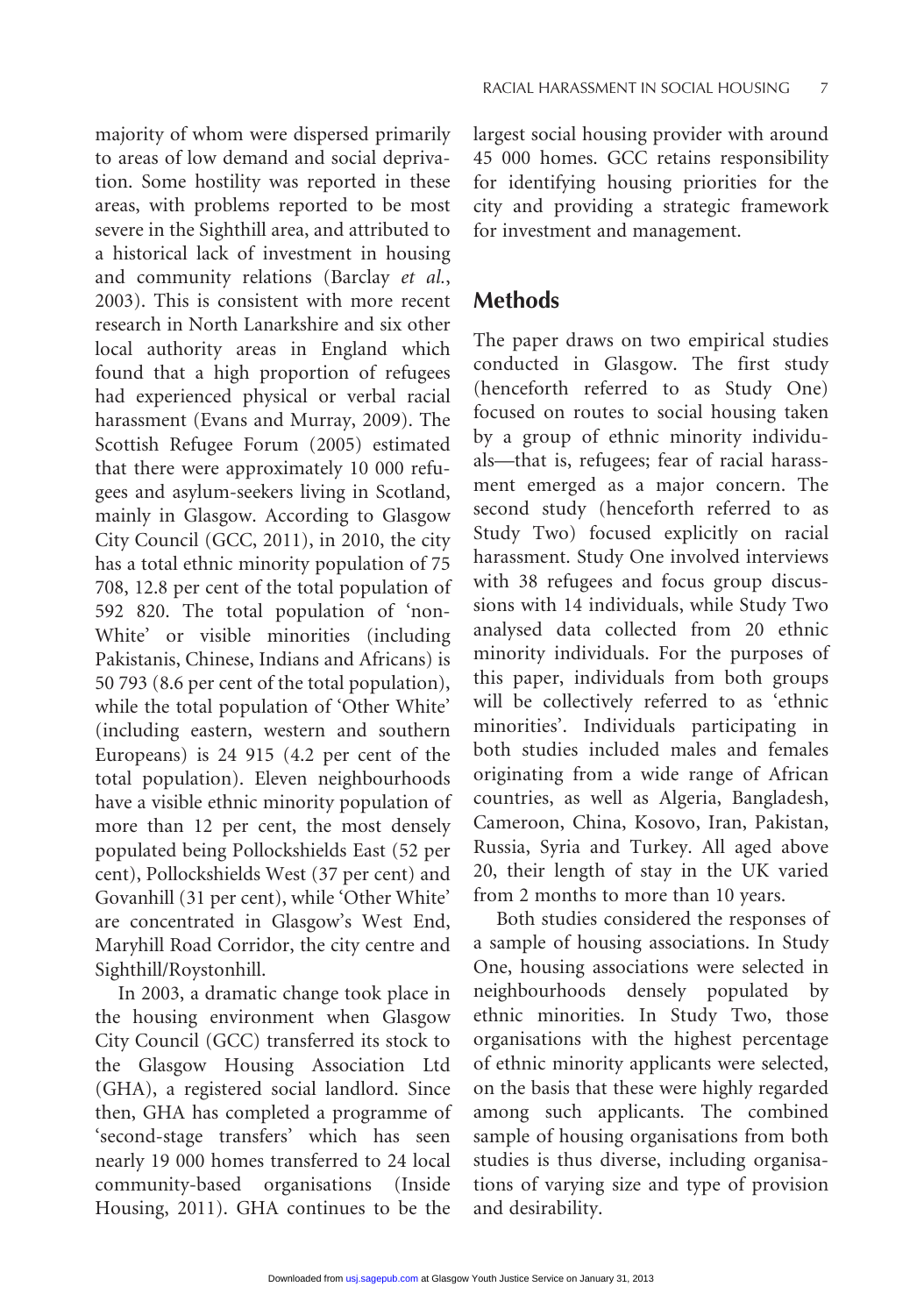Study One analysed interviews with staff in five housing organisations (including senior managers and those with responsibility for estate co-ordination and community development), the manager of a social work team and voluntary-sector providers of (housing) support to asylum-seekers and refugees. It also drew on a focus group discussion with a network of support providers, including representatives from providers of temporary housing, social work, GHA and voluntary-sector support providers. Study Two analysed survey data and conducted interviews with senior managerial staff and 'neighbour relations' staff in six organisations. Both studies reviewed policy documents from the participating organisations.

The paper thus draws on original research with 72 ethnic minority individuals, 17 housing associations across the city and associated service providers. The wide range of different types of qualitative data analysed provided an opportunity to triangulate rich and nuanced data from multiple sources to advance inquiry in a field where interviews and focus groups remain the exception rather than the norm (Perry, 2010).

Data gathered from both studies was thematically analysed and interpreted on an independent basis. The analysis of each study was then synthesised, using elements of grounded theories and procedures to gain 'intimate familiarity' with respondents and their worlds (Blumer, 1969), in particular by categorising and sub-categorising common themes. A constructionist approach allowed research participants to cast their views in their own terms, which were 'pieced together' and foregrounded to generate meaning (Charmaz, 20[00\). Such](http://usj.sagepub.com/) an approach revealed the nature of some of the impacts on the individual as well as the tensions faced by housing associations in responding to the problem, alongside the challenge of managing the allocation of limited social housing. Given the in-depth qualitative nature of the approach employed, the study was less concerned with providing broad generalisations on the responses of ethnic minority individuals and housing organisations to racial harassment than with identifying divergent views and perspectives. Despite this, it was possible to discern several trends. Five aspects of racial harassment are considered: the impact of fear of racial harassment on locational choices; varying perceptions of the significance of the phenomenon among housing organisations and ethnic minority individuals; the role of allocation policies; risk assessment and coping strategies; and the relationship of racial harassment to a wider culture of violence.

## The Role of Racial Harassment in Determining Housing Choices

Many of the individuals interviewed in Study One stated that it was difficult to find accommodation in areas they perceived to be free from racial harassment, indicating the pervasiveness of the phenomenon in social housing estates, limited stock and high prioritisation of safety issues. Indeed, in many cases, safety from the phenomenon was identified as the single most important factor in housing-related decision-making processes

I am very, very concerned about safe area ... very important to me because you know Glasgow does not like some minority groups.

In other respects, housing preferences were remarkably similar to those of the majority population, including access to key services, transport links and proximity to places of work, consistent with research in northern England (Phillips et al., 2008).

In contrast to this, when housing providers were asked to identify locations which would appeal to this client group, they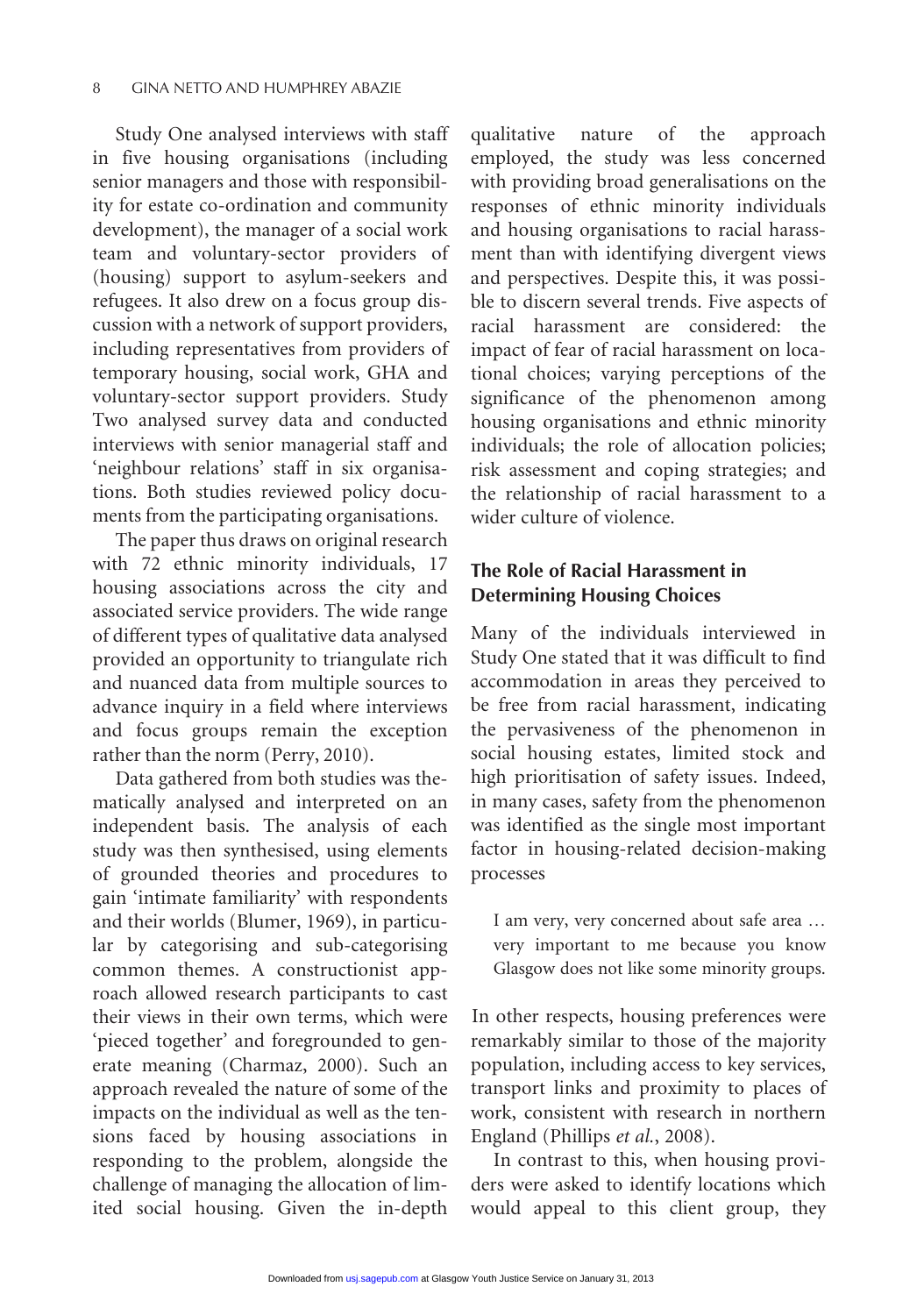identified cultural or religious factors, such as proximity to places of worship and, for Muslims, proximity to shops which sold Halal food. The disjuncture between the locational preferences of ethnic minority individuals and those as perceived by housing practitioners parallels the preoccupation of the community cohesion agenda in emphasising religious and cultural values over the more pragmatic concerns of the former. Reinforcing the findings of other studies (Phillips et al., 2008; Hesse et al., 1992), ethnic minority individuals appeared to have a 'mental map' of safe social spaces to which they wished to move. Significantly, the long waiting time for social housing in certain areas suggests that these perceptions are shared with others. That safety from racial harassment does not appear to be recognised by many housing practitioners as a high priority for ethnic minority applicants may reflect a more general inability in the majority population to fully grasp the impacts of racism.

## Racial Harassment: The Gulf between Ethnic Minority Experiences and Organisational Conceptualisations

Interview accounts of ethnic minority individuals indicate not only the pervasiveness of low levels of abuse, but their repetitive nature

We have problems with neighbours who say it is not our place to be here. They tell us to go back. We get that a lot.

A lot of people drink and come and kick at your door.

As Bowling (1993) points out, such acts of hostility are only partially captured by crime survey data which present racial harassment as static events. Such data demonstrate the predictability of ongoing victimisation and

'continuous insecurity' (Virdee, 1997) and the difficulty that ethnic minority individuals face in reporting regular low-level acts of harassment. One housing provider acknowledged that racial harassment was a regular occurrence, mostly in the form of verbal aggression, and that under-reporting was likely to be common, supporting other Glasgow-based evidence (Flint et al., 2007)

Folks seem to expect this and will put up with this for a long time until it impacts on their kids.

Significantly, the data also indicate that, for some victims, the acts of harassment are not associated with a single perpetrator, but with multiple ones ('a lot of people' or 'neighbours'), concurring with those of the Scottish Crime Justice Survey (Clark and Leven, 2000) which found that around 60 per cent of individuals were victimised by three or more perpetrators.

Many housing associations had policies in place for addressing racial incidents. In line with good practice, many policies specified how victims and witnesses should be supported and the range of actions that could be taken against perpetrators. As an example, GHA outlined a staged, escalatory victim-centred process for dealing with complaints of racial harassment beginning with interviews with the victim and warnings to the perpetrator, and proceeding to further action and possible eviction. It was also encouraging to note that many organisations had taken measures to publicise their policies on racial harassment to tenants.

However, such events-oriented approaches to reacting to harassment appear to be heavily reliant on officer assessment of the severity of reported incidents. This is problematic, given the likelihood that the assessment involves individuals from the majority population judging the seriousness of acts inflicted on ethnic minorities. Further, policies based on the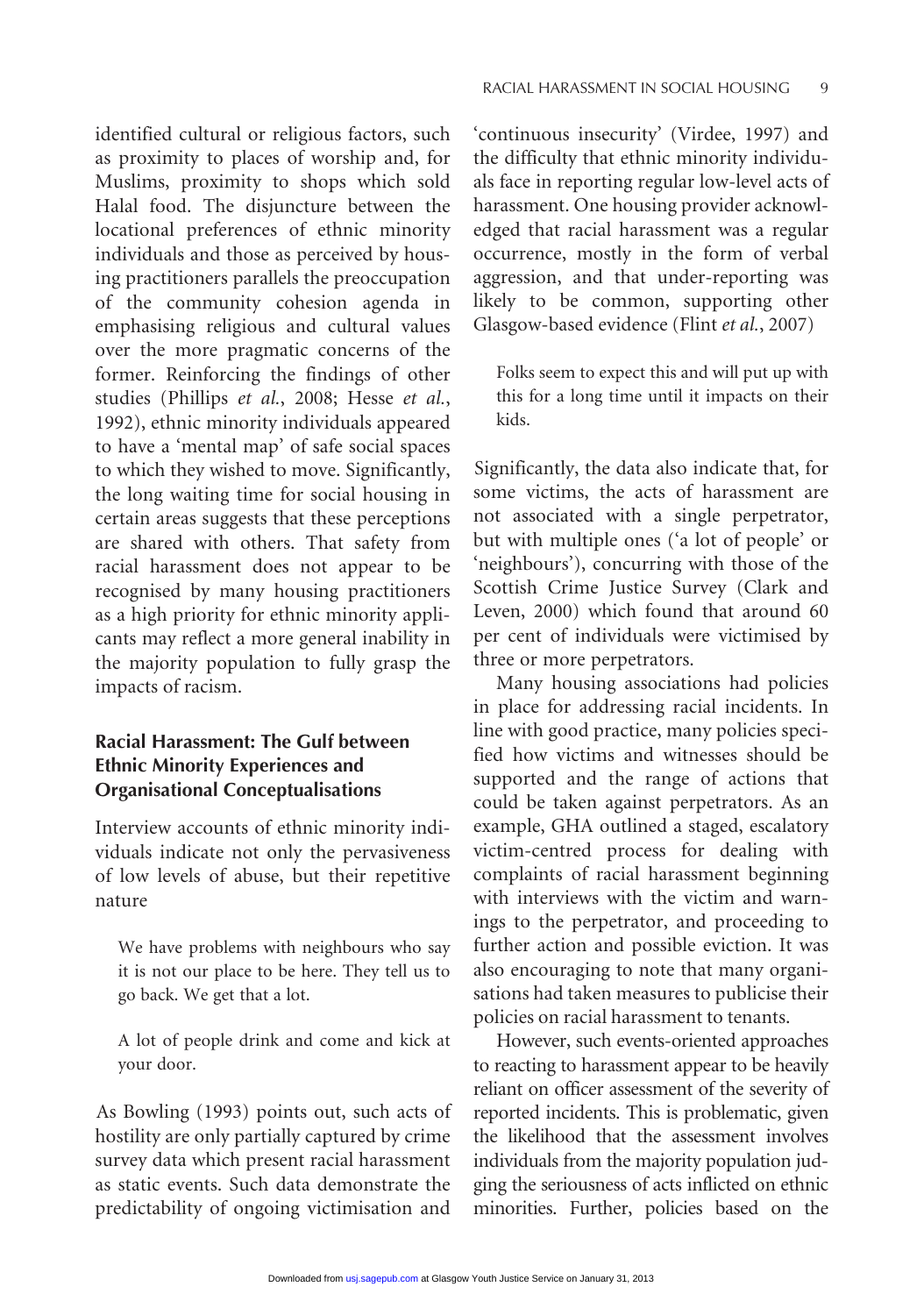premise that action can be taken against individual perpetrators fall short in tackling wider issues that might not be manifested in overt acts of harassment.

Disturbingly, despite the prevalence of the phenomenon and the availability of longstanding guidance, not all housing organisations had policies on racial harassment or had taken measures to implement these effectively. For instance, many which did have such a policy did not provide training for front-line staff on the duties of the organisation or other key agencies, suggesting a lack of commitment to policy implementation. Further, performance-monitoring systems for dealing with racial harassment were lacking. Other persistent trends identified included the small number of transfers among victims, low threats of repossession and actual eviction of perpetrators.

In sum, while some good practice in tackling more serious acts of harassment was evident, wide gaps between policy and practice exist. Further, some aspects of policies appear inherently flawed in tackling daily low levels of abuse. Yet, in sharp contrast to ethnic minority accounts, many housing associations believed that they were effectively responding to this phenomenon, citing low rates of reported incidents and lack of repeated reporting. This is despite evidence that under-reporting is due to lack of confidence on the part of ethnic minorities in organisational responses (Flint et al., 2007).

#### The Role of Housing Allocation Policies

While some housing providers acknowledge concerns of racial hara[ssment, th](http://usj.sagepub.com/)eir ability to place them in perceived safe areas appeared to be limited, given the limited supply of social housing. Here, it is worth noting more general concerns that migrants were obtaining preferential treatment in accessing social housing, which have been

seized upon by Far Right elements. This has meant that the allocation of existing social housing stock has been placed under increasing scrutiny (Ratcliffe, 2009), despite the lack of evidence for this (Rutter and Latorre, 2009).

At least one provider raised a dilemma that arose out of local knowledge that racial harassment was more likely to occur in certain areas

Do we not make an offer on that basis? [The housing estate] is an area where there is a low BME concentration..., ... but what if that is what is available?

This extract suggests that racial harassment may be more likely to occur in areas which are not significantly populated by ethnic minority individuals and the fear on the part of housing providers of creating 'no go' areas, where such individuals are not tolerated. This was a problem identified more than two decades ago (CRE, 1987), to which no easy solutions were proposed. Recommended action for removing the barriers to residing in such areas involves close co-ordination between housing officers and the police, effective communication to perpetrators and victim support. Yet, the persistence of this dilemma indicates lack of awareness of available guidance, the intractable nature of the problem or both.

On the part of ethnic minorities, the difficulty of finding appropriate accommodation in safe areas meant that trade-offs had to be made between willingness to accept available accommodation and waiting time

It was really, really difficult to get a place of your choice. You can get one in X or Y (wards in Glasgow) quickly, but if it's a good area, there is a very long queue.

Housing organisations echoed the finding that the shortage of properties in areas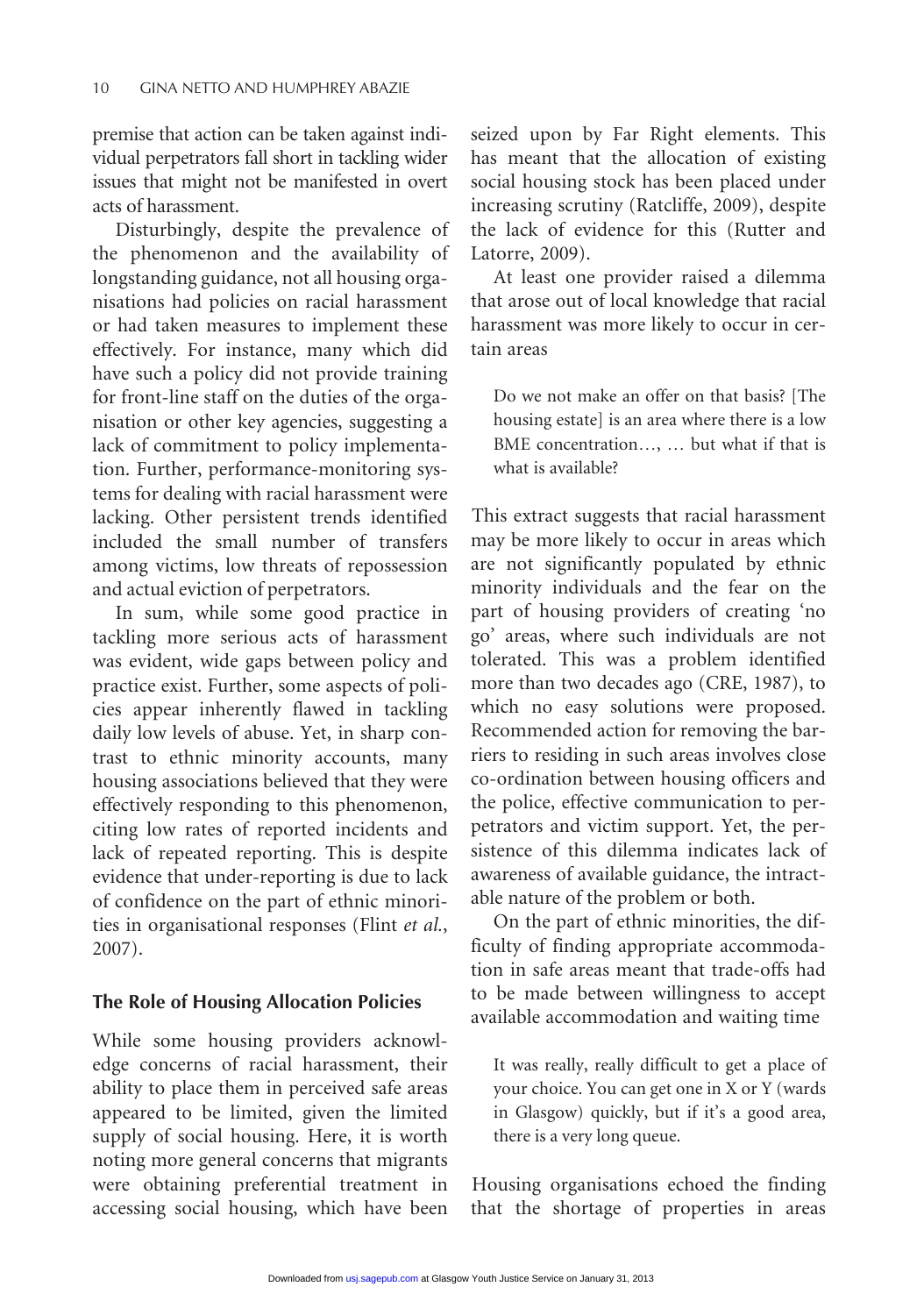that victims preferred was a major constraint to allocating housing to ethnic minority individuals in the first place, as well as facilitating transfers to other areas, once individuals had been subjected to harassment. There was also a view that transferring victims would indicate to the perpetrator that they had succeeded in displacing individuals, possibly reinforcing racist behaviour. While such views might be valid, the damage caused to victim/s in 'staying put' needs to be weighed carefully against the risk of encouraging perpetrators. The difficulties associated with resolving such situations highlight the value of preventative approaches in the form of allocation policies, and drawing on community-based resources, as will be considered later.

Choice-based lettings (CBL) approaches in which social landlords advertise homes for let and applicants take the initiative in bidding for vacancies, offer greater transparency than discretionary procedures. Such approaches have the potential for ethnic minority individuals to move into areas where they might be less vulnerable to racial harassment than might have been possible through traditional allocation policies. There is some evidence that such schemes have achieved more positive outcomes for minority ethnic communities than previously (Pawson et al., 2006). However, they are not likely to be equally accessible to all sections of the population, including those who lack access to computing facilities, have literacy issues or are not fluent enough in English to make bids within the time-frame allowed (Netto and Beider, 2012). The extent to which the tradition[al practice](http://usj.sagepub.com/) of allocating accommodation to designated refugees, along with other homeless individuals, continues to operate through CBL schemes is also not clear.

That residence in certain areas increases vulnerability to racial harassment presents a real challenge to housing providers. Our study reveals that, while it might be necessary to take action against individual or household perpetrators of serious racial incidents, there is an urgent need for developing more area-based approaches to lowlevel abuse. Such approaches would need to be grounded in the understanding that, since complex and dynamic social processes give rise to such hostility, equally complex social processes, involving community development activities, are required to counter them.

## Risk Assessment and Coping Strategies

In the face of a limited shortage of housing in areas preferred by ethnic minorities, issues of local management, as well as the extent to which people are supported once they are housed, were raised. One manager revealed some of the factors that influenced allocation processes

It's really just a question of what support is there ... Do they know other people in their community? ... it's a question of risk assessment. We have to look at ... the best solution for that particular family with what resources you have.

Such approaches might be viewed as a tacit acknowledgement of the need for informal support mechanisms to reduce the distress experienced in encountering racial harassment (McDevitt et al., 2002). While they might run the risk of being viewed as an abdication of organisational responsibility, these approaches are validated by the preference of many ethnic minority individuals who associate multi-ethnic areas with safer and more supportive living environments

It is good to know which areas are multicultural, rather than being in areas where there is only one culture.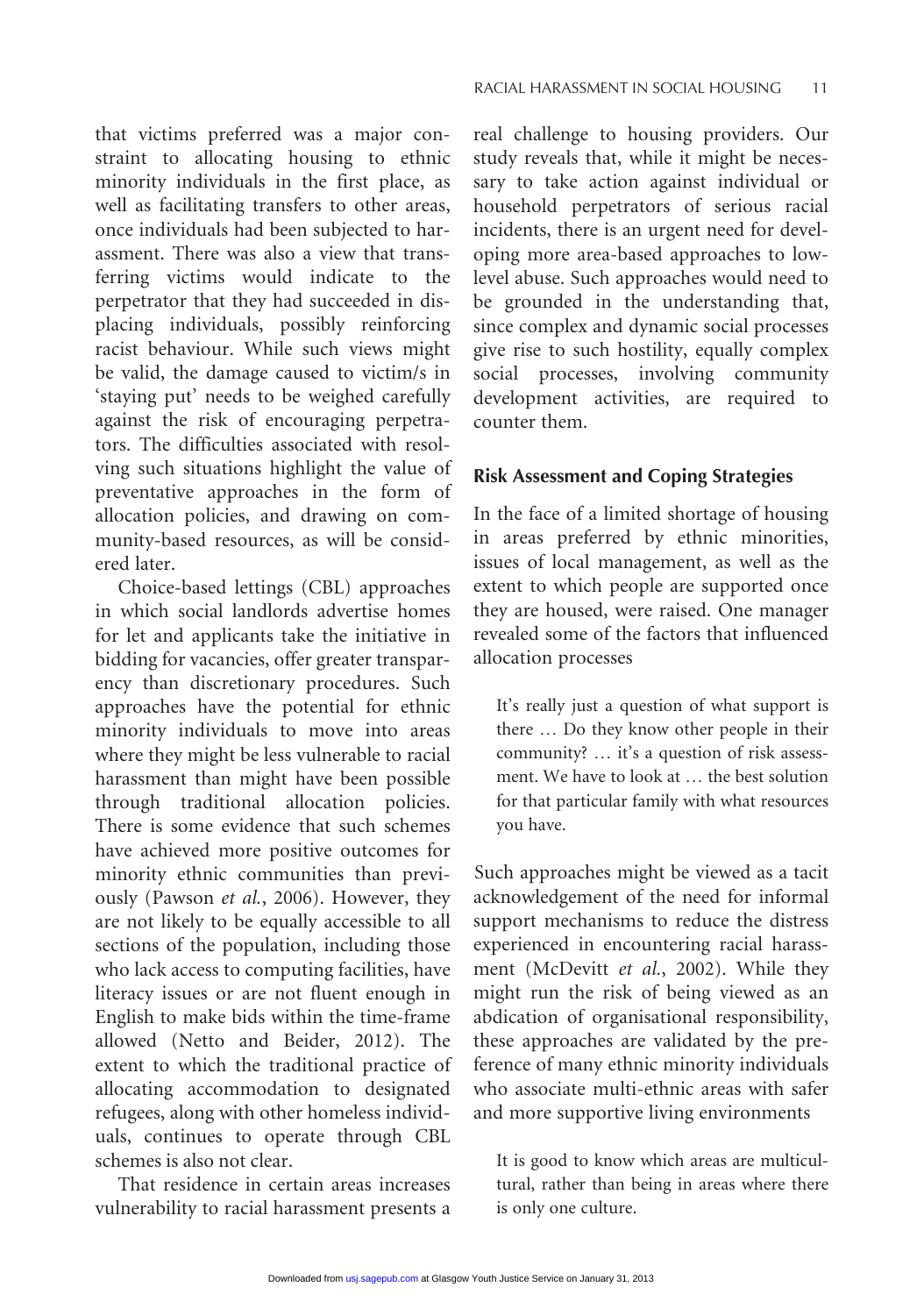Parallelling the experience of dispersed minority ethnic communities in rural areas where shared vulnerability to racial harassment provides 'commonality, kinship and shared experience', this strategy might be viewed as a means of creating 'communities of shared risk' (Chakraboti and Garland, 2003) where interethnic conflict might be likely to erupt.

## Racial Harassment and a Wider Culture of Violence

In many cases, it was apparent that vulnerability to racial harassment was associated with other elements of criminality, such as drug-dealing and lack of respect for property signalling a wider culture of violence

There is a drug dealer in the block ... people coming in all the time ... very dangerous.

Security is the main issue ... there is a lot of vandalism ... I want to feel safe.

Ethnic minorities' association of racial harassment with fear of crime is consistent with research which has revealed that perpetrators did not 'specialise' in violent racism, but were also responsible for other acts of criminality and violence (Webster, 2007). Indeed, in this hostile environment, it was sometimes the case that individuals could not discern whether abuse to which they had been subjected was racially motivated or not

When I was walking, they drop eggs from above, I don't know if it's racial harassment or not.

While many of the accoun[ts related](http://usj.sagepub.com/) to verbal abuse, harassment also took the form of physical abuse and other threatening behaviour. The following account illustrates the fear of many individuals that these acts might escalate into (more severe) forms of violence, and even murder

They killed a person in front. I was really afraid because I had two boys. I didn't want them out in the dark ... Once this happened, I wanted to go somewhere safe.

It also indicates how individuals adapt through restricting movement and remaining indoors, thus illustrating the constraints placed on the use of space (Hesse et al., 1992). In a small number of cases, fear of racial harassment had forced individuals to seek accommodation outwith the social rented sector, despite affordability constraints. This is consistent with other research which has revealed cross-tenure moves and the presence of 'reluctant' owner-occupiers in poor quality accommodation, due to the lack of suitable low-risk alternatives (Netto et al., 2001). Even more significantly, interview accounts also indicated that, in a few cases, experience of harassment had contributed to individuals' decision to move from one city to another, and may influence future moves, highlighting the influence of racial hostility on mobility at wider spatial levels than has previously been documented.

## **Discussion**

Combining insights from studies on community cohesion, the sociology of racist victimisation and the field of criminology, we have argued that, while all forms of hate crime take place in the context of unequal power balances and the subordination of minority groups, the specific features associated with racist victimisation call for targeted responses. In particular, pervasive and persistent low levels of abuse combine with the potential for certain events to trigger interethnic conflict, requiring greater understanding of the way in which ethnicity interacts with deprivation in local urban contexts. Such knowledge is needed to inform the development of effective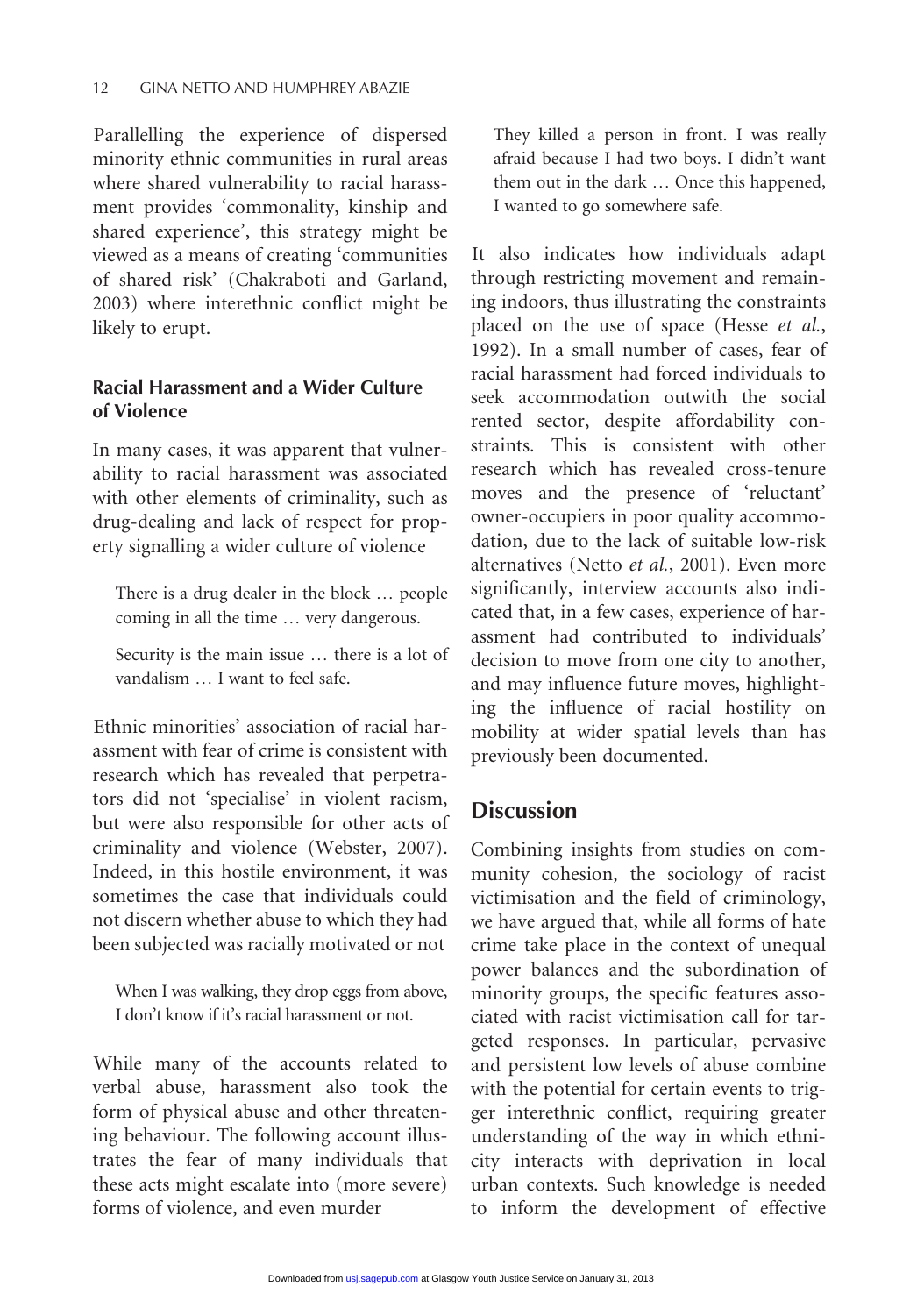housing policy and practice interventions, alongside those of other key agencies. The importance of focused attention in addressing this phenomenon is evidenced by the devastating impacts of sustained low-level abuse on wellbeing, use of public space and ability to integrate within wider society. While these findings have emerged from detailed qualitative work within the city of Glasgow, they are likely to be relevant to many other multi-ethnic cities in western Europe, where an increasingly diversified population has been viewed as placing pressure on limited resources, particularly in the highly contested area of access to social housing (Pettigrew, 1998).

By interweaving the perspectives of housing providers against those of ethnic minority individuals, the study has highlighted the disjuncture between the high priority accorded to safety from racial harassment among ethnic minority individuals and the low levels of awareness among social landlords of their fear. This gulf in understanding may at least partially account for the latter's lack of effectiveness and help to explain why more decisive action is not the norm. The study has also demonstrated the difficulties faced by ethnic minority individuals in reporting persistent low levels of abuse from multiple perpetrators, and those faced by social landlords in addressing this problem. Further, the situation is exacerbated by social landlords' flawed assumption that low rates of reported harassment are an indicator of the effectiveness of their policies. Substantial qualitative evidence has indicated that certain areas are perceived to be much less safe than others among ethnic minority individuals, providing grounds for raising [awareness](http://usj.sagepub.com/) of what we term the 'geography of racial hostility' not only in the city which has been the main site of this study but in other western European multi-ethnic cities.

Closely related to such a geography, the study has revealed the complexity of informal decision-making and risk assessment processes in allocating housing to ethnic minority individuals. In the UK and in many other western European countries, this takes place within the context of limited social housing; the difficulties faced by social landlords in allocating safe accommodation to ethnic minority individuals is indeed formidable. Social landlords also fear that by not allocating them housing in certain areas they may perpetuate 'no go' areas where ethnic minorities are not tolerated. This illustrates some awareness of the significant role that they can play in either sustaining communities where diversity is not tolerated or unwittingly increasing vulnerability to racist victimisation. It also reveals the significant role they can play in either perpetuating or challenging views of who is seen to belong and not belong. How this role is played out in this country and in other parts of western Europe is inextricably linked to the wider organisational ethos relating to multiculturalism and the management of diversity, which in turn are likely to be linked to wider policy debates and discourses around multiculturalism.

Our findings strongly suggest that some of the more traditional means of responding to racial harassment, as embodied in certain policies, do little to alleviate the distress inflicted on victims. In particular, the 'events-based' prioritisation of responses by some housing organisations according to the seriousness of acts of hostility suffers from three major shortcomings. First, such approaches fail to acknowledge the reality of living with racial harassment on a daily basis, with its consequent negative impacts and the limitations it poses. Secondly, they do not take into account the potential for low levels of abuse to escalate into violence and more serious criminal incidents, which might be triggered by local, national or global events. Such incidents may amplify the extent to which ethnic minority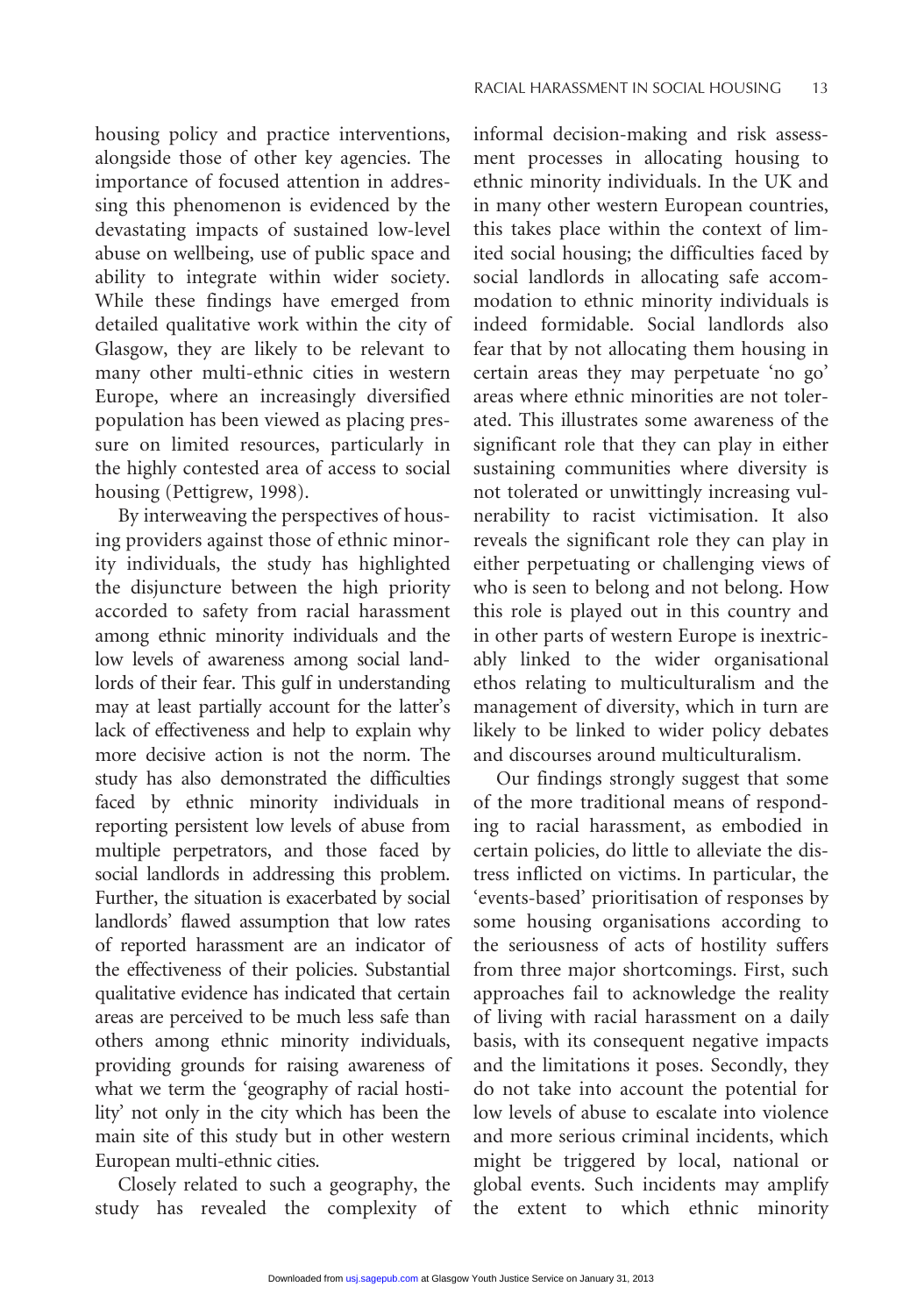individuals are viewed as legitimate targets for local hostility and worse. Thirdly, since such approaches tend to be solely focused on individual perpetrators or households, they fail to respond to actions carried out by groups of people.

Instead, we argue that action against perpetrators needs to be framed beyond the conceptualisation of the individual tenant as the central figure for tackling racial harassment towards more community-based approaches which build on on-going work by key organisations and individuals in the area (Scottish Refugee Council, 2009). This would involve greater prioritisation of the issue by social landlords, close co-operation with other organisations at the neighbourhood level and adequate resourcing. Such approaches would be consistent with a long history of linking the provision of social housing to wider community development and neighbourhood renewal processes (Flint, 2006). It is also consistent with the blurring of boundaries between social housing, crime control and policing, observed in recent studies, and the increasing emphasis placed on local communities as determinants of moral values and agents of social control (Flint, 2006). Framing action against racial harassment through these approaches emphasises the obligation of social tenants not only to desist from committing individual acts of racial hostility themselves, but to endeavour to engender tolerance of 'difference' among others. Such obligations also extend to individuals living in other tenures, including those in affluent neighbourhoods. However, there is evidence which suggests that where ethnic minorities have been accommodated in such nei[ghbourhoo](http://usj.sagepub.com/)ds, they are less likely to be racially harassed (Netto and Fraser, 2010). In contrast, in deprived neighbourhoods, communitybased approaches which seek to overcome the potential for interethnic conflict necessarily involve the embedding of such action within wider anti-poverty, crime reduction, community safety strategies, and the provision of adequate affordable housing for all to reduce tension arising out of perceived competition for scarce resources. These approaches are necessarily long-term and resource-intensive, and should not be viewed as a substitute for swift, effective action against individual perpetrators.

While the precise dynamics and patterns of racial harassment in any multi-ethnic city are an empirical question, our study highlights the important role that social housing providers can play, together with other key agencies responsible for addressing racial harassment, in creating or sustaining communities where ethnic diversity is either supported, tolerated or (violently) rejected. It also reinforces the findings of other research which has indicated that 'hot spots' for racial hostility are associated with areas of deprivation, social problems associated with drug and alcohol abuse, and a wider culture of violence, and hence require complex community-based interventions. Future research can usefully explore the correlation between racist victimisation, concentrations of deprivation and social housing to substantiate the extent to which the geography of racial hostility overlaps with the geography of poverty and tenure, and other forms of hate crime.

## Note

1. See: http://www.strathclyde.police.uk/assets/ pdf/diversity\_documents/Diversity\_Report\_ April\_Sept\_2011.pdf (last accessed July 2012).

## Funding Statement

Study One was funded by the Scottish Refugee Council and Access Apna Ghar.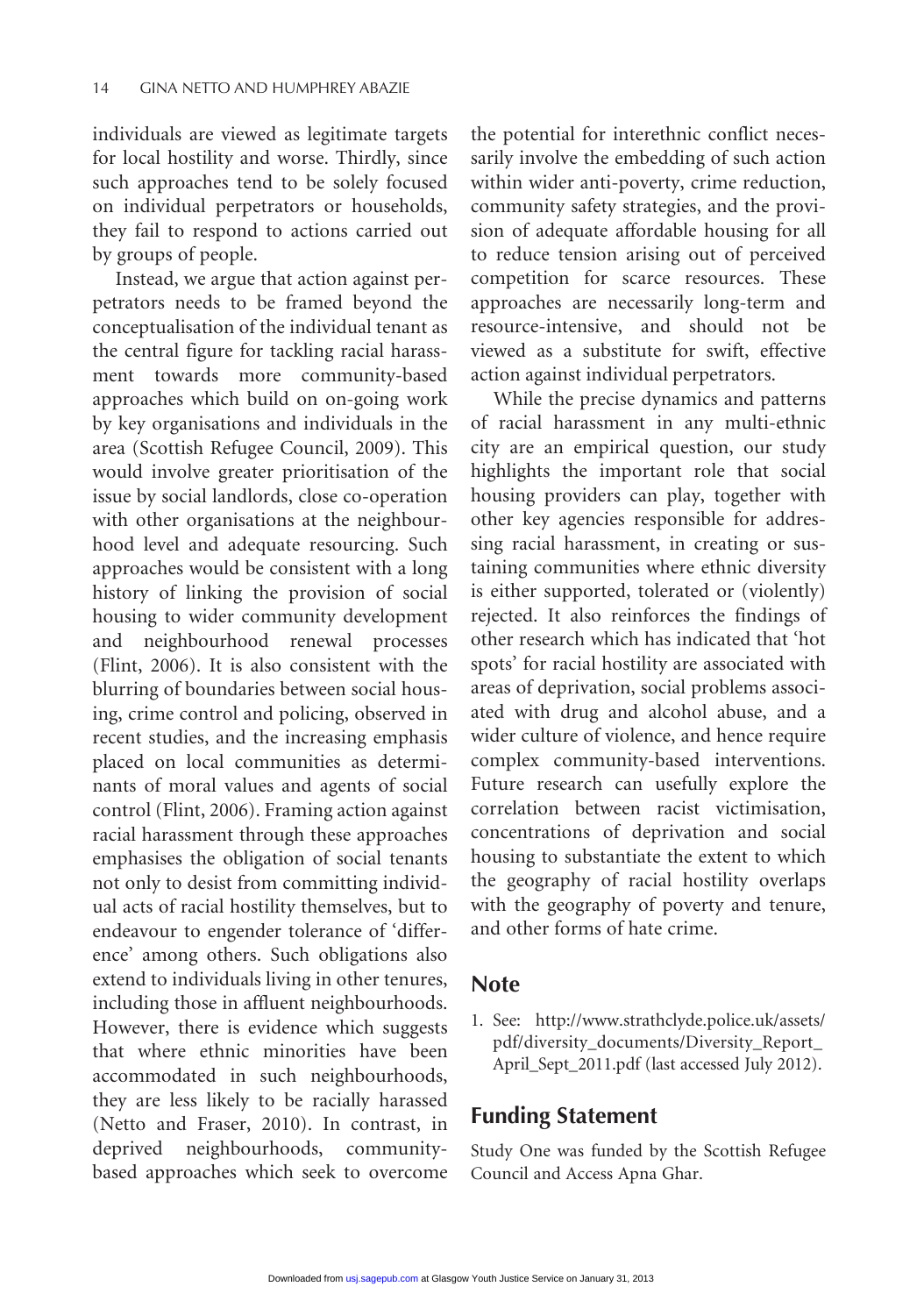## Acknowledgements

We would like to acknowledge the insightful and constructive comments of three anonymous reviewers.

## References

- ACPO (Association of Chief Police Officers) (2005) Hate crime: delivering a quality service good practice and tactical guidance. ACPO, London.
- Amin, A. (2002) Ethnicity and the multicultural city: living with diversity, Environment and Planning A, 34(6), pp. 959–980.
- Barclay, A., Bowes, A., Ferguson, I., Sim, D. and Valenti, M. (2003) Asylum seekers in Scotland. Scottish Executive, Edinburgh.
- Barth, E. (1969) Ethnic Groups and Boundaries: The Social Organisation of Culture Difference. London: Allen and Unwin.
- Blumer, H. (1969) Symbolic Interactionism: Perspective and Method. Upper Saddle River, NJ: Prentice-Hall.
- Bowling, B. (1993) Racial harassment and the process of victimisation, British Journal of Criminology, 33(2), pp. 231–250.
- Bowling, B. and Phillips, C. (2011) Racism, Crime and Justice. Harlow: Pearson Education Limited.
- Chahal, K. (1999) The Stephen Lawrence inquiry report: racist harassment and racist incidents: changing definitions, clarifying meaning?, Sociological Research Online, 4 (http:// econpapers.repec.org/article/srosrosro/ 1999-22-1.htm).
- Chahal, K. (2007) Racist harassment and housing support services. Better Housing Briefing Paper No. 2, Race Equality Foundation, London.
- Chakraboti, N. (Ed.) (2010) Hate Crime: Concepts, Policy, Future Directions. Cullompton: Willan Publishing.
- Chakraboti, N. and Garland, J. (2003) Underresearched and overlooked: an exploration of the attitudes of rural minority [ethnic](http://usj.sagepub.com/) [comm](http://usj.sagepub.com/)unities towards crime, community safety and the criminal justice system, Journal of Ethnic and Migration Studies, 29(3), pp. 563–572.
- Chakraboti, N. and Garland, J. (2009) Hate Crime: Impact, Causes and Responses. London: Sage Publications.
- Charmaz, K. (2000) Grounded theory: objectivist and contructivist methods, in: N. K. Denzin and Y. S. Lincoln (Eds) Handbook of Qualitative Research, 2nd edn, pp. 359–380. Thousand Oaks, CA: Sage.
- Clark, I. and Leven, T. (2000) The 2000 Scottish Crime Survey: analysis of the ethnic minority booster sample. Scottish Executive, Edinburgh.
- Community Cohesion Independent Review Team (2004) Community cohesion: a report of the independent review team chaired by Ted Cantle. Home Office, London.
- CRE (Commission for Racial Equality) (1987) Living in terror. CRE, London.
- CRE (2006) Statutory code of practice on race equality in housing. CRE, London.
- DoE (Department of Environment) (1996) Racial Attacks and Harassment: The Response of Social Landlords. London: HMSO.
- EFRA (European Fundamental Rights Agency) (2010) Annual report: fundamental rights: challenges and issues in 2010 (http://fra. europa.eu/fraWebsite/research/publications/ annual\_report\_on\_fundamental\_rights/pubannual-report-2011\_en.htm; accessed 12 August 2011).
- EHRC (Equality and Human Rights Commission) (2010) The first triennial review. Equality and Human Rights Commission, London.
- Evans, O. and Murray, R. (2009) The Gateway Protection programme: an evaluation: an overview of immigration research and statistics. Research Report No. 12, Home Office, London.
- Flint, J. (2006) Housing and the new governance of conduct, in: J. Flint (Ed.) Housing, Urban Governance and Anti-social Behaviour: Perspectives, Policy and Practice, pp. 19–36. Bristol: Policy Press.
- Flint, J. (2010) Faith and housing in England: promoting community cohesion or contributing to urban segregation?, Journal of Ethnic and Migration Studies, 36(2), pp. 257–274.
- Flint, J. and Robinson, D. (Eds) (2008) Community Cohesion in Crisis? New Dimensions of Diversity and Difference? Bristol: Policy Press.
- Flint, J., Casey, R., Davidson, E., Pawson, H. and McCoulough, E. (2007) Tackling anti-social behaviour in Glasgow: an evaluation of policy and practice in the Glasgow Housing Association. Final report (http://www.gha.org.uk/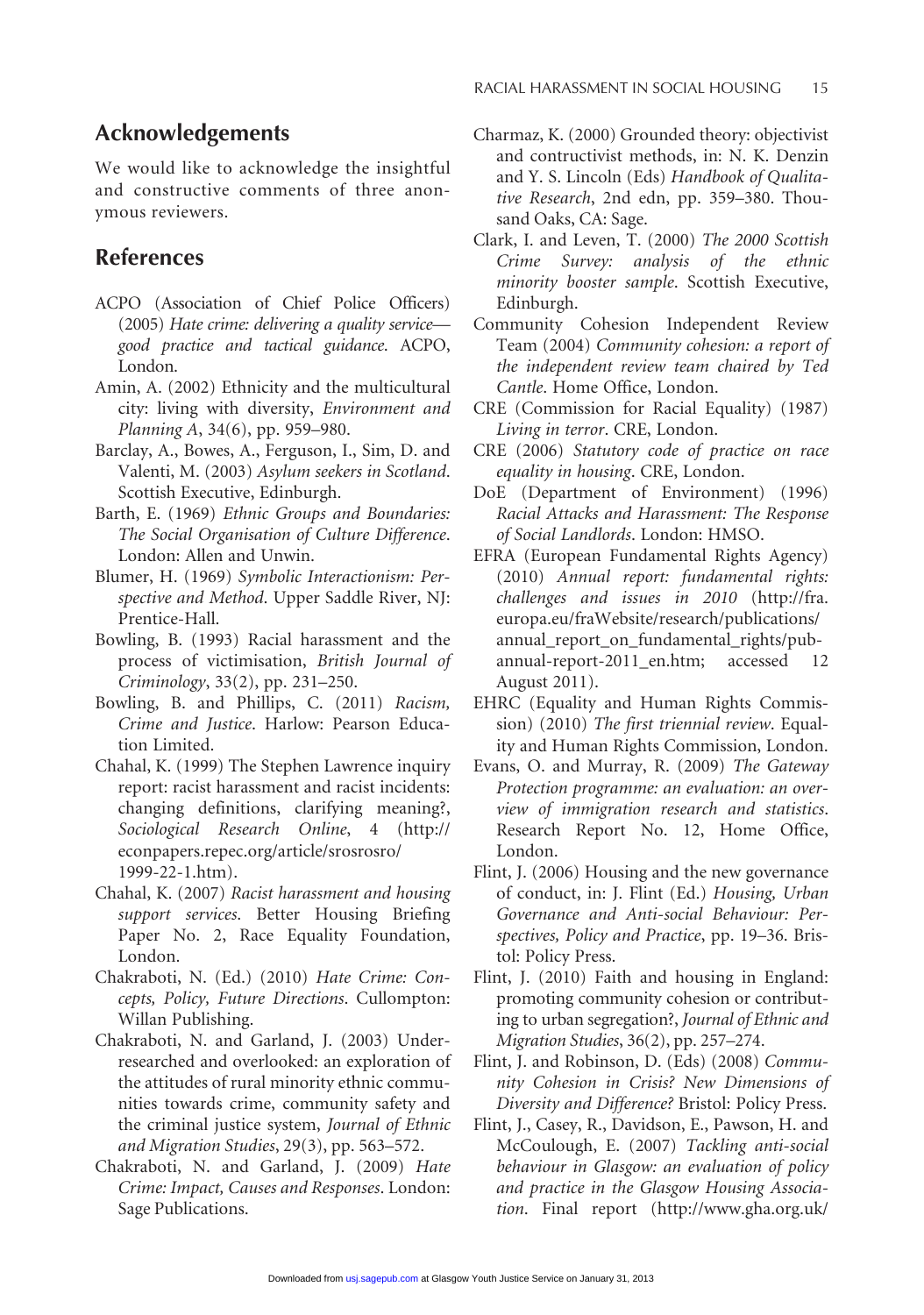content/mediaassets/doc/ASBFinalReport9Mar 07.pdf; accessed 24 March 2012).

- Glasgow City Council (2011) Briefing paper by Director of Development and Regeneration Services. Glasgow City Council.
- Harrison, M., Philips, D., Chadal, K., Hunt, L. and Perry, J. (2005) Housing, 'race' and community cohesion. Chartered Institute of Housing, Coventry.
- Hesse, B., Rai, D. K., Bennett, C. and McGilchrist, P. (1992) Beneath the Surface: Racial Harassment. Aldershot: Avebury.
- Home Office (1981) Racial attacks. Home Office, London.
- Home Office (2000) Code of practice on reporting and recording racial incidents. Home Office, London.
- Iganski, P. (2008) Hate Crime and the City. Bristol: Policy Press.
- Inside Housing (2011) GHA in last phase of transferring stock (http://www.insidehousing.co. uk/news/housing-management/gha-in-lastphase-of-transferring-stock/6514355.article; accessed 25 March 2012.
- Kintrea, K. and Suzuki, N. (2008) Too much cohesion? Young people's territoriality in Glasgow and Edinburgh, in: J. Flint and D. Robinson (Eds) Community Cohesion in Crisis? New Dimensions of Diversity and Difference, pp. 199–218. Bristol: Policy Press.
- Lemos, G. (2000) Racial Harassment: Action on the Ground. London: Lemos and Crane.
- Lisenkova, K., Mosca, I. and and Wright, R. (2008) Ireland and Scotland: converging or diverging demography?, Scottish Affairs, 64, pp. 18–36.
- McDevitt, J., Levin, J. and Bennett, S. (2002) Hate crime offenders: an expanded typology, Journal of Social Issues, 58(2), pp. 303–317.
- Netto, G. (2006) Multiculturalism in a devolved context: minority ethnic negotiation of identity through participation in the arts, Sociology, 42(1), pp. 47–64.
- Netto, G. and Beider, H. (2012) Minority ethnic communities and housing: access, experiences and participation, in: G. Crai[g,](http://usj.sagepub.com/) [K.](http://usj.sagepub.com/) [Atkin](http://usj.sagepub.com/), R. Flynn and S. Chattoo (Eds) Understanding 'Race' and Ethnicity: Theory, History, Policy, Practice, pp. 115–132. Bristol: Policy Press.
- Netto, G. and Fraser, A. (2010) Navigating the maze: routes to housing, settlement and support. Scottish Refugee Council, Glasgow.
- Netto, G., Sosenko, F. and Bramley, G. (2011) Review of poverty and ethnicity in Scotland. Joseph Rowntree Foundation (http://www.jrf. org.uk/publications/review-poverty-and-ethn icity-scotland; accessed 24 March 2012).
- Netto, G., Arshad, R., Lima, P. de and Almeida Diniz, F. et al. (2001) Audit of research on minority ethnic groups from a 'race' perspective. Scottish Executive, Edinburgh.
- NFO Social Research (2003) Sectarianism in Glasgow. Report prepared for Glasgow City Council (www.glasgow.gov.uk/nr/rdonlyres/ da614f81-4f1b-4452-8847-f3fde920d550/0/sect arianism03.pdf; accessed 25 March 2012).
- Pawson, H., Jones, C., Donohoe, T. and Netto, G. et al. (2006) Monitoring the longer term impact of choice based letting schemes. Department for Communities and Local Government (http:// www.sbe.hw.ac.uk/documents/Bramley\_et\_al\_ 2006\_Longer\_term\_impacts\_of\_CBL.pdf accessed 25 March 2012).
- Perry, B. (2010) The more things change...post-9/11 trends in hate crime scholarship, in: N. Chakraboti (Ed.) Hate Crime: Concepts, Policy, Future Directions, pp. 17–40. Cullompton: Willan Publishing.
- Pettigrew, T. (1998) Intergroup contact theory, Annual Review of Psychology, 49, pp. 65–85.
- Pettigrew, T. (1999) Reactions toward the new minorities of western Europe, Annual Review of Sociology, 24, pp. 77–102.
- Phillips, D. (2006) Moving towards integration: the housing of asylum seekers and refugees in Britain, Housing Studies, 21(4), pp. 539–555.
- Phillips, D., Simpson, L. and Ahmed, S. (2008) Shifting geographies of minority ethnic settlement: remaking communities in Oldam and Rochdale, in: J. Flint and D. Robinson (Eds) Community Cohesion in Crisis? New Dimensions of Diversity and Difference, pp. 81–98. Bristol: Policy Press.
- Platt, L. (2007) Poverty and Ethnicity in the UK. Bristol: Policy Press.
- Ratcliffe, P. (2009) Re-evaluating the links between 'race' and residence, Housing Studies, 24(4), pp. 433–450.
- Ratcliffe, P. (2011) Housing, spatial patterns and social cohesion, in: P. Ratcliffe and I. Newman (Eds) Promoting Social Cohesion: Implications for Policy and Evaluation, pp. 163–184. Bristol: Policy Press.